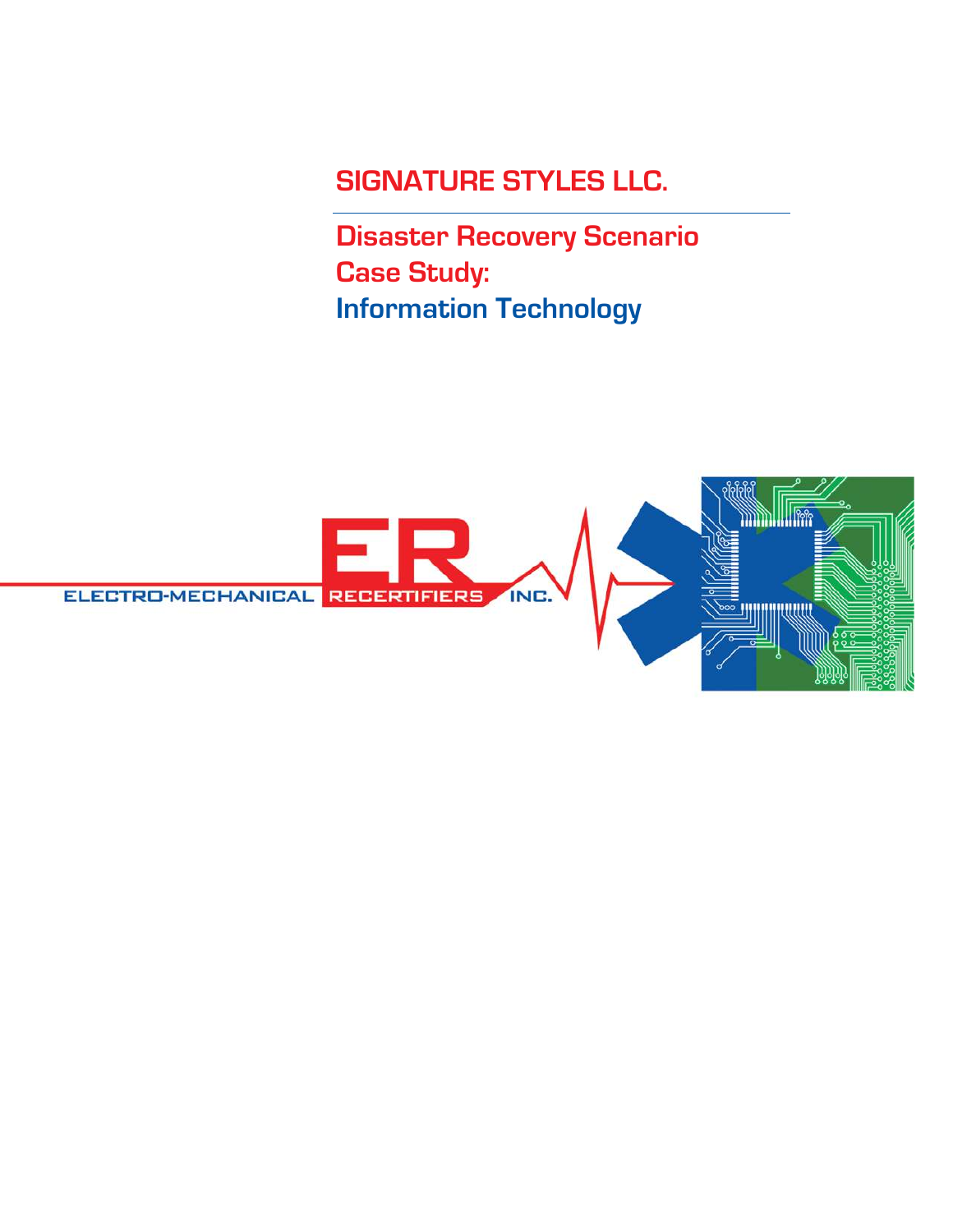#### **Profile**

Artemiss LLC formally Signature Styles, formerly the world renowned Spiegel Company of the 70's and 80's, who was known as the catalog industry leader of quality designed savvy women's clothing, shoes and accessories is the primary character in this case study. Over the last decade Signature Styles has been converting from the high-end printed catalog business leader into the digital catalog industry business. The company has been developing and implementing a state-of-the-art Internet business that ships thousands of packages daily around the world filling their customers' orders. With various locations in NY and Virginia, including a warehouse capacity of 500,000 sf. The operation housed the various designer products that are shipped worldwide.

## **Situation**

Signature Styles was hit hard by a heavy rain storm that breached the roof. The storm caused flooding down a weak structural point in the roof through the ceiling of the northern Virginia Data Center. Various offices and locations in this facility were hit with water, moisture, humidity and other contaminates. Which caused a halt in productivity from the printing line, as well as the Network/IT infrastructure. Network equipment was energized during the event, and attempts to De-energize the equipment were halted as the customer instructed to keep the system live, to keep them up and running.

 The flood clearly damaged several hundred devices including servers, switches and data storage units and the client's inability to power these systems down wasn't helping the sensitive electronics chance of survival. The second day on site, the network administrator showed us a video he had taken the night of the event. The video provides evidence of direct contact of live systems with water. Both power and network cabling were directly hit as well. The priorities of the company changed as restoration was being performed, with change request from multiple contacts.

Main power was shut down by local authorities due to electrical and fire hazards making the environment unsafe. We proceeded to lock out tag out the main power gear so that power was not inadvertently energize at the same time as the generates causing an elevation accident. Environmental issues (Humidity, Lack of climate control, lighting) hampered recovery efforts. Through the years, and various acquisitions in the companies past, the network grew by adding an assortment of various vendor equipment. Many systems were not upgraded or even serviced since the initial network was created. Various systems were end of life or beyond, and service contracts and support were no longer valid for many systems. Workaround's kept the network running. Virtualization and upgrades were slotted to occur, but have not transpired until the event.

The location of the Main data center was located on leased property with a lapsing insurance coverage. Which presented a major problem and dispute of the location of the equipment. This put our client, Signature Styles, LLC in a very serious business predicament of being in an extremely compromised and vulnerable condition as well as a now uninsured space (as far as we know no insurance coverage was ever reinstated during the project's term) besides the flood damaged computer equipment. Based on the clients last minute move we had a contingency plan to assist our client with a move/restoration capability (which even out of scope was successful).

### **Challenge**

Initially the technical assignment portion of this job is the main subject of this case study. As our main focus we were tasked with assisting the client first by assessing and then providing initial mitigation steps to make the client's data/network stable- including hardware, power issues and connectivity along with the support of their IT administration staff. Secondly to ensure that the network was kept up and running 24/7 until the company could arrange for and sustain a scheduled shut down period for a more thorough restoration and analysis. Then as a final step the network could be moved and reconfigured in a new location. We handled the restoration and support of the client during this time, despite the constant changes in the decision making process, as well as changes in priority. We also responded to various tasks and problem troubleshooting while keeping the systems online. We rose to the challenge of keeping the network operational despite the systems being compromised. We also faced the challenge of supporting and maintaining a network despite key people who were instrumental in designing such an ad-hoc system.

#### **Events**

 Signature Styles corporate office contracted services with Electro-Mechanical Recertifiers, Inc. within 24 hours of the incident. We mobilized and assessed the current status of the client in all aspects of the project (IT, Power, Safety). There were immediate concerns with the condition of the network and power. We asked the client to shut down the computers for mitigation and subsequent restoration they said "Absolutely NO". Normal shutdown protocols were ignored to keep the system up and running. The client informed us that the main core system that was up had to stay up at all cost for company business needs such as email, payroll, and ordering.

The customer requested all systems to be up and running within 1-2 weeks. Despite the volatile conditions. The computers were up and running on a back-up generator for the computer site. The building had portable AC units powered by additional generators and the building was being dried with additional generators. The client's priority was to keep the network up and running even if the system and environment were being compromised.

We organized a project plan to inventory, and restore systems from moisture and contamination from various airborne products. Corrosion and Airborne contamination levels were prevalent in most equipment. Also various pieces of equipment were continuously powered on while water was present around and inside the equipment. Potential Rainstorms after the initial event as well as a Hurricane and Earthquake post-event further delayed restoration procedures. We responded with containment procedures. Facility contractors were put on notice and drying equipment was staged for another possible flood.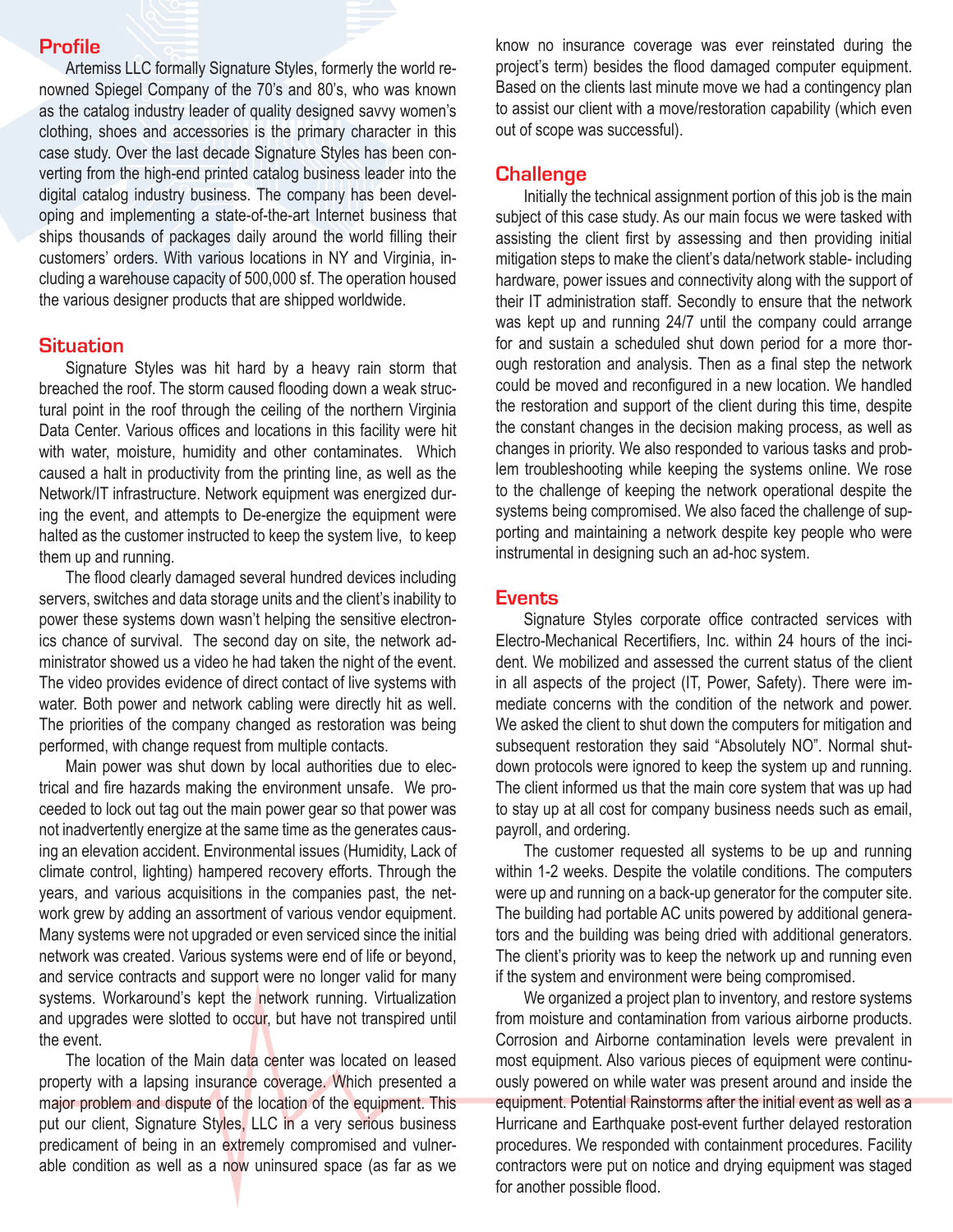After we mitigated all the first group of devices that could be shut off and turned off then able to be put back in service we simultaneously continued to make arrangements for a planned move. The planned move included a scheduled shut down, restoration of all the items along with an interim move of the entire network. We worked with the client in obtaining a mobile network trailer to allow for their network to be moved out of the damage zone. We presented a layout for the new Mobile trailer with AC, Power, Fuel and UPS requirements. A fiber optic run was expedited on the site and the date was set.

Their backup generator failed during a rainstorm, which brought down their network temporarily. We located and resolved the problem with the client ordering daily fuel replacement and level checks. There were network startup issues when the power dropped. We worked with the client to resolve these issues as they came up. We also located a fault with the UPS back up battery system that needed to be resolved. The battery bank was overheating and the power was not even 100% corrected. After investigation and OEM input the unit had several bad batteries. We monitored the battery system, cooled it and switched some PDU power supplies to ensure power was stable and running properly so power was clean and the computer drives, power supplies and various devices were not exposed to surges, spikes or under voltage conditions. Which can be detrimental to sensitive electronic equipment?

It should be understood that the wet computers and the temporary power and ongoing building dynamics surrounding the situation were very unpredictable and unstable. Eventually after 5 weeks we were able to get the building dried and remove and reroute electrical problems allowing for the building main power to be turned on by the utility company. We tested the building wiring and confirmed the PDU's tested to ensure safety upon return to the main power. Once the power changeover was made everything worked fine. The UPS back up battery was still unstable and needed to be monitored until the move was made. AC had to be started up so that the computer cooling could be maintained.

#### **Solution**

We completed a network ready mobile trailer with all interconnect cabling; patch panels and a new UPS backup battery unit. Fiber optics was terminated to the trailer for a cut over at the appointed time. Generators and a transfer switch as well as 20 tons of portable AC were installed. Other security measures were taken to secure the facility on site. RF transmitters and receivers were installed to transmit to the warehouse. A chain link fence, camera security, 24 hour security guard, and a dual function burglar/fire alarm were installed and tested to ensure trailer could have some additional level of defense against further loss. Daily fuel services were contracted to top off generator tanks. Over the next long weekend we did a planned shutdown of the system on Friday. During this shut down time we were able to dispatch our mobile lab and assemble our advanced team to clean, dry, power and functionality tested over 100 critical core devices and installed them in racks, network cabled, powered and KVM connect them. The Network was up and running 100% by Sunday evening with everything back on line in working order. There were some minor software bugs and power supply issues after the initial turn up, systems were up and running.

We scheduled a shutdown for a potential hurricane, and had to only assist in some unplanned network shutdowns with the client. The trailer was continuously running for 6 months with our support. In November the Network was taken out of service and transferred to NY (to integrate into their NY Network. We worked side by side with the customer, overcoming challenges with the integration of the two networks. We worked diligently to secure the integration even with constant project changes on the fly. We worked alongside the customer when a few critical failures occurred after the move of the network and some intermittent problems showed in other core pieces. The client is currently running and optimizing the network with cloud computing, virtualization and condensing of equipment as planned.

#### **Final Result**

With fast action and vast experience our professional business recovery team was able to assist the client on the fly without any pre-loss disaster plan in place. The goal of keeping the network up and running was accomplished about 90% of time and we faced challenges to keep the core equipment running. No data was lost just hard to access. The client lost some network use due to the initial interruption and was not able to operate at maximum capacity all the time and we were able to make work around to print, ship, pride email and other critical functions. The unplanned flood and other dynamics hampered the client's creative functions of a catalog shoot and purchasing functions but at the end of the day they have recovered from the disaster. Orders were lost and a business interposition claim was filed with the carrier. The entire process to move to a new data site took 6 months and the claim requried 1 year to close. Equipment is now being replaced as a planned replacement project during non-peak times. The client their Public Adjuster, Insurance Carrier and various Restoration Contractors and Consultants were eventually able to put Artemiss LLC back into operation and functioning from a serious and complicated claim that hindered their business and could have proved fatal. Because of fast action by the IT staff and the recovery support from ER Inc. Signature Styles is back in business today. This loss event would have put most business into a tail spin. This event occurred at a vital time in the life of the company. The constant challenges created dynamics that were diametrically opposed to the recovery at every single interval but Signature Styles now Artemiss LLC has emerged as a reorganized entity that has turned a bad situation around and heading the right direction moving forward for their clients.